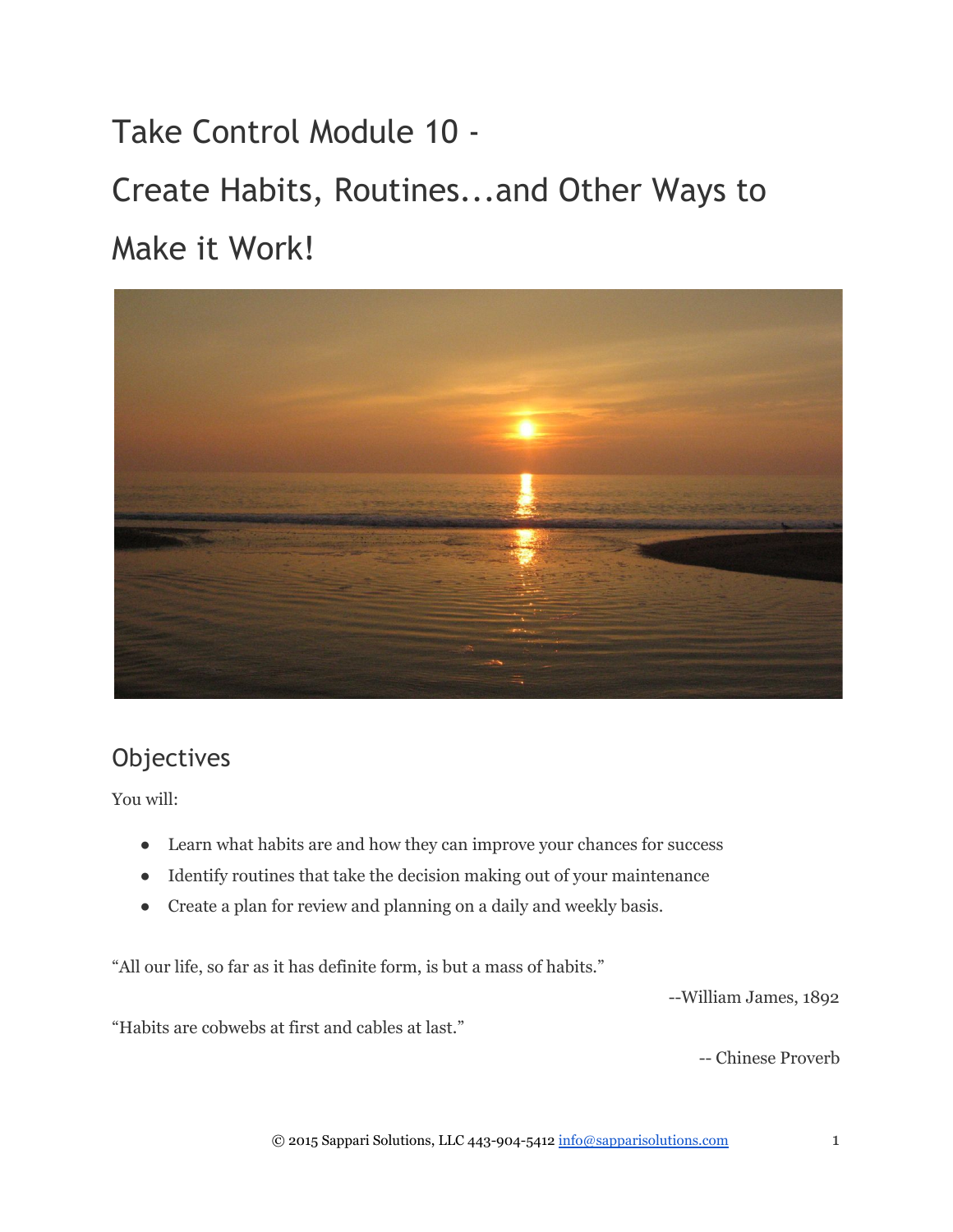## Instruction<sup>1</sup>

### **Making Habits Work for You**

Change happens through consistent small steps over time. In the same way that that Grand Canyon was formed by drops of water flowing over the earth over millions of years, we can make big changes if we break those changes down into small, incremental steps and implement them consistently.

A habit is just the 'usual' way that you do things. Habits have no conscience so they can be healthy or destructive. For instance, you may have a habit of biting your lip when you are nervous. Eventually, your lip probably bleeds. This is not a healthy habit. You may also have a habit of hanging your keys on a hook as you walk in the



door. This is a helpful habit because you can always find where your put your keys even if you don't remember putting them on the hook.

Habits happen automatically. They allow your brain to go into autopilot mode and conserve resources. Decision making is an energy intensive task. So, as much as possible, your brain seeks to conserve energy by turning as many actions as possible into habit. Investigative reporter, Charles Duhigg, researched the topic of habit extensively in his book The Power of Habit: Why We Do What We Do In Life And In Business. He writes, "One paper published by Duke University researchers in 2006 found that more than 40% of the actions people performed each day weren't actual decisions but habits."<sup>2</sup> Therefore, for more that 40% of the day your brain is working on autopilot from decisions that you made previously that have become 'habit' or your 'usual way of doing things.'

<sup>&</sup>lt;sup>1</sup> 1899 Paris<http://en.wikipedia.org/wiki/Toothbrush>

<sup>&</sup>lt;sup>2</sup> Duhigg, Charles. The Power of Habit. Random House: New York, 2012. pg xvi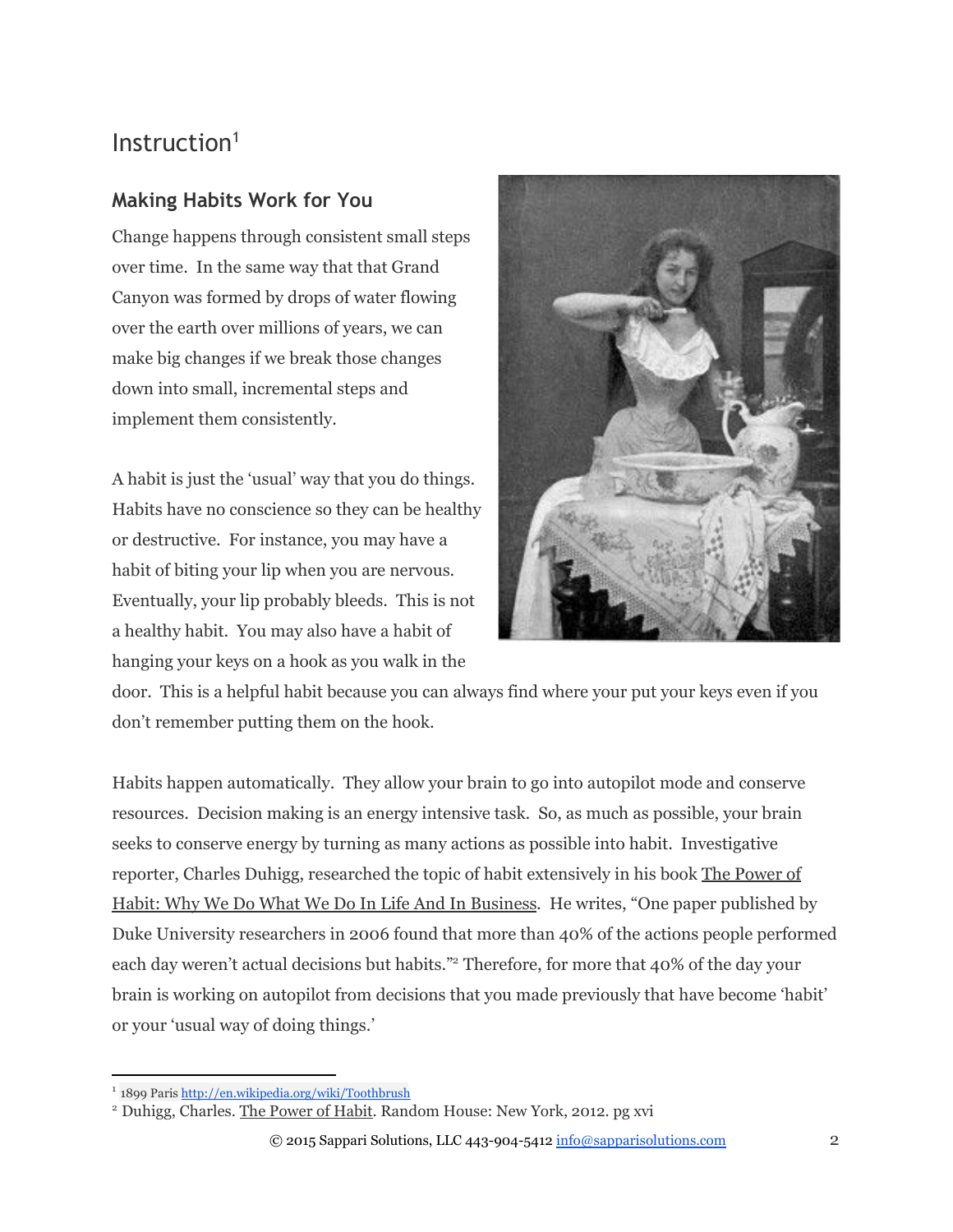What if you could insert habits to facilitate the changes that you would like to make? Even though common knowledge tells us it takes 28 days to change a habit, research has shown this number to be anywhere from 18-245 days with the average being 66 days.<sup>3</sup> "...The amount of time required to make lasting change is highly individualistic and depends on the person, the change and the circumstances," states Brett Blementhal, author of 52 Small Changes: One Year to a Happier, Healthier You. So many pieces go into making a lasting change including how interested you are in changing, how much you are trying to change and what supports you have to make the change. However, Duhigg explains that a habit is made of three parts: a cue, a routine and a reward. While habits never disappear, they can be 're-written' by changing the routine part of the habit. The science behind this is amazingly interesting and you can read all about it in his book but here is the gist. Your brain activates on the cue and the reward and only goes into autopilot while you are doing the 'routine' part of the habit. Therefore, if you keep the cue and the reward the same you can swap an old routine for a new one. This is a bit oversimplified but it will work for our purposes. The tricky part is knowing what the cue to your habit and the reward is.

First, determine your cue to completing a habit. Think about why and when you do a specific behavior. For instance, let's look at the habit of dropping your dirty clothes on the floor. The cue is 'getting undressed.' As soon as this happens, you let the clothes fall to the floor. You select your next outfit and put it on. Then, you are rewarded with the sense of completion (and maybe warm fuzzies if you are putting on your pjs.) If you want to change your habit so that you put the clothes into a hamper instead, then add to your routine walking to your hamper, or better yet, move the hamper to the exact place where you get undressed. You will be cued by seeing the hamper and put the clothes into the bin. Doing so will require thinking about adding this step but the less you change about your existing habit cycle the easier it will be to incorporate your change.

<sup>&</sup>lt;sup>3</sup> Blementhal, Brett. 52 Small Changes: One Year to a Happier, Healthier You. Lake Union Publishing, 2012.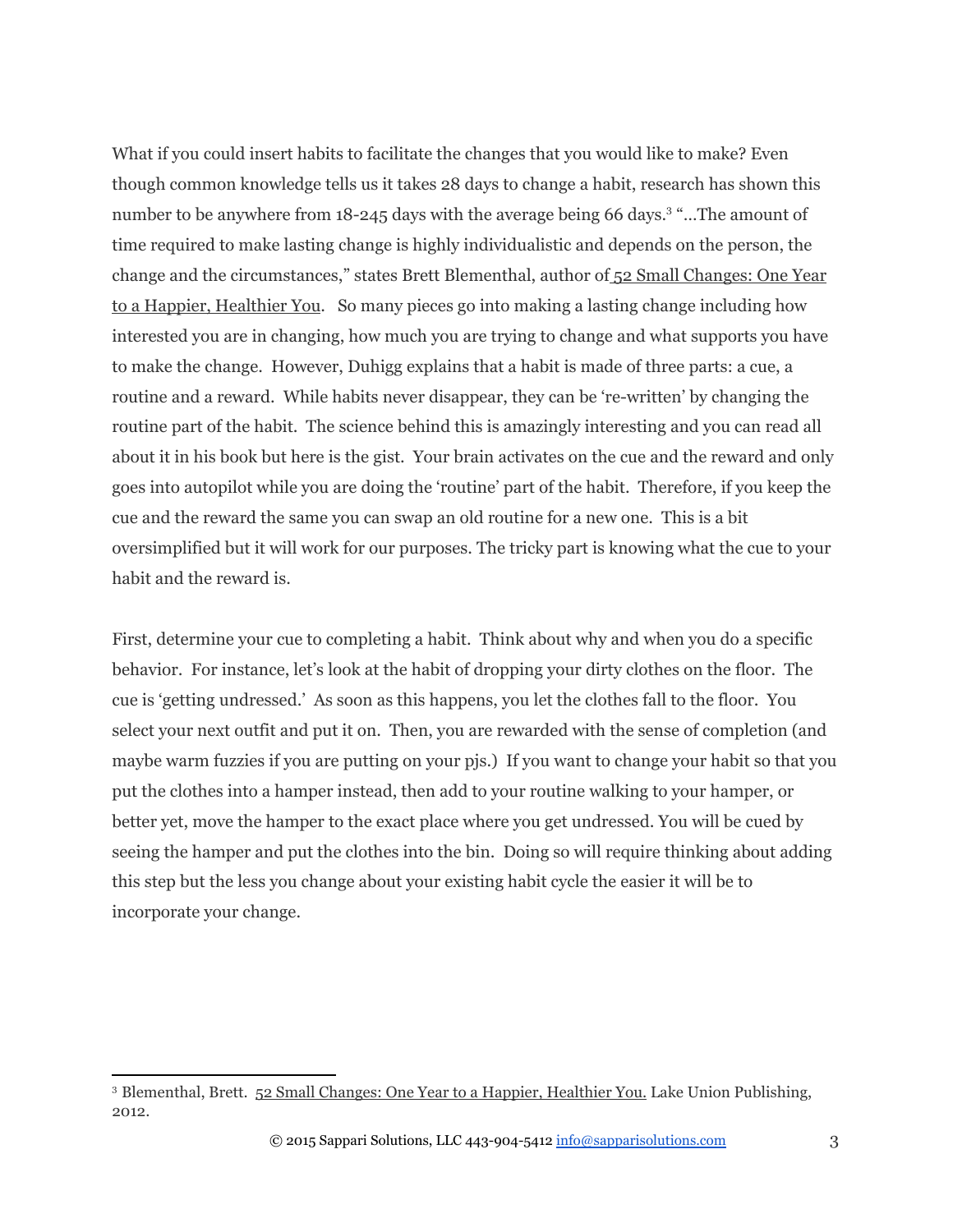## **Creating Your Maintenance Toolkit**

**Maintenance Tool Kit**

- ❏ Vision
- ❏ Habits
- ❏ Routines

### **Vision**

You have created your vision so we are not going to do that again here but along with it you need to create a belief that you will make your vision into a reality. It is a mental shift but it is very important. Believe that you can and will change. Create a mantra for yourself that helps you remember and focus on what you are



working on such as, "One small step" or "I am worth it." or "Even a little makes a difference." or "Some is better than none." Create a phrase that encourages you and helps you keep focused on the belief that your vision is possible.

#### **Habits**

Making the changes that we wish to see become habits automates them so that we do not have to think about making the 'right choice'.

What habits do you have? Do not limit yourself. Write down all the habits you can think of good or bad. Remember, even bad habits can be reformed and good habits can be added to.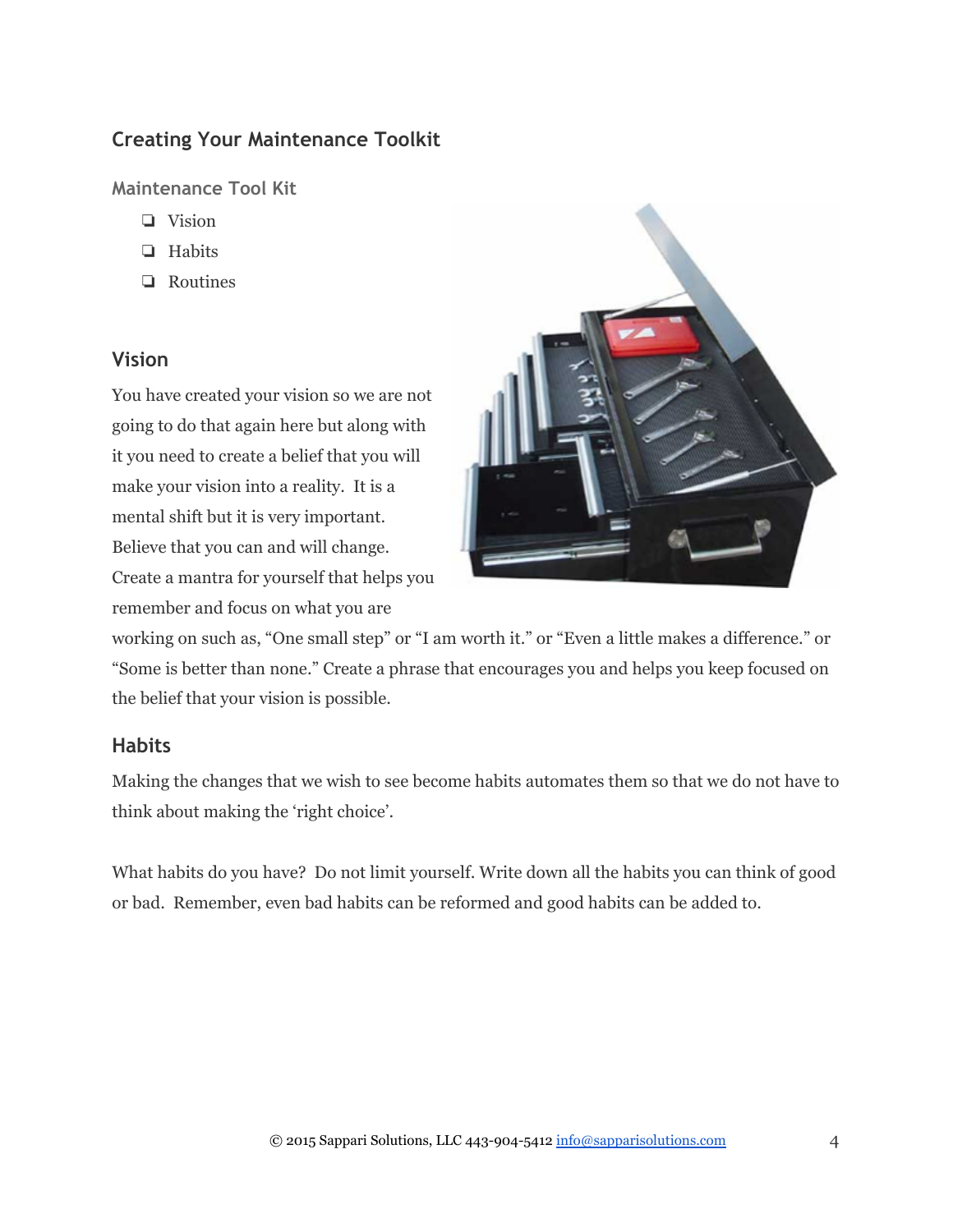What three habits would you like to create for yourself?

| ാ  |  |
|----|--|
| ړ. |  |

### **Routines**

Routines are a series of steps that you take, a planned set of actions. A weekly home maintenance routine may be:

Monday - Wash & change towels Tuesday - Wash & change sheets Wednesday - Take out the trash Thursday - Grocery Shop Friday - Pay Bills & Balance Checkbook

or you could consider a morning routine such as:

- ❏ Wake up
- ❏ Drink 1 c. water
- ❏ Take medicine
- ❏ Shower and dress
- ❏ Eat breakfast
- ❏ Pack lunch
- ❏ Brush teeth
- ❏ Leave for work

By creating a routine, you decide once what your planned set of actions will be and then just follow the steps. It is most helpful to write them down until their order becomes habit. You then never have to think about what comes next or what to do and everything that needs to get done, gets done.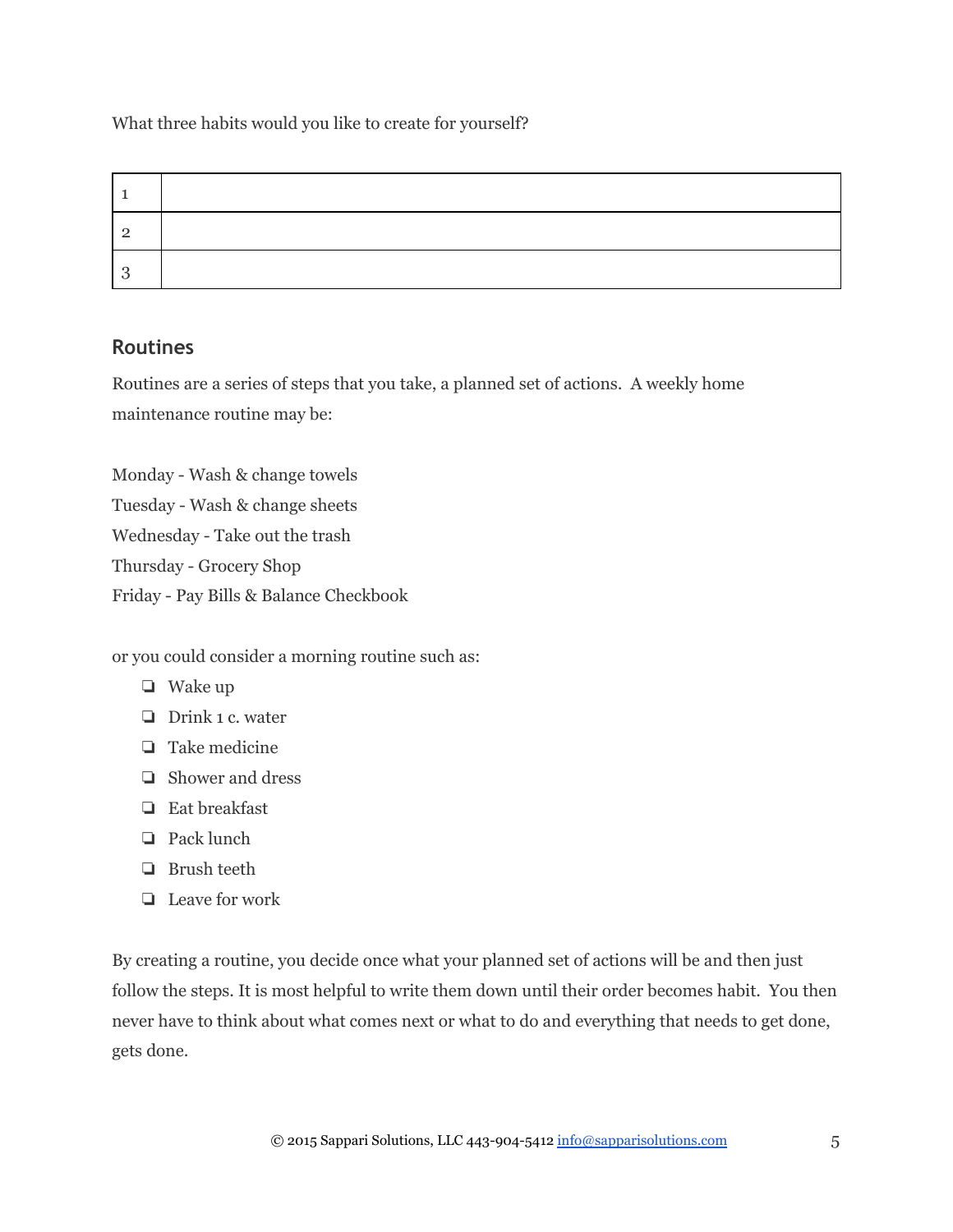## **Daily Routine**

Routines to help my day go more smoothly

| Morning:     | $1.$<br>2.<br>3.<br>4. |
|--------------|------------------------|
| Mid Morning: | $1.$<br>2.<br>3.<br>4. |
| Lunch:       | $1.$<br>2.<br>3.<br>4. |
| Afternoon:   | $1.$<br>2.<br>3.<br>4. |
| Evening:     | $1.$<br>2.<br>3.<br>4. |
| Bedtime:     | $1.$<br>2.<br>3.<br>4. |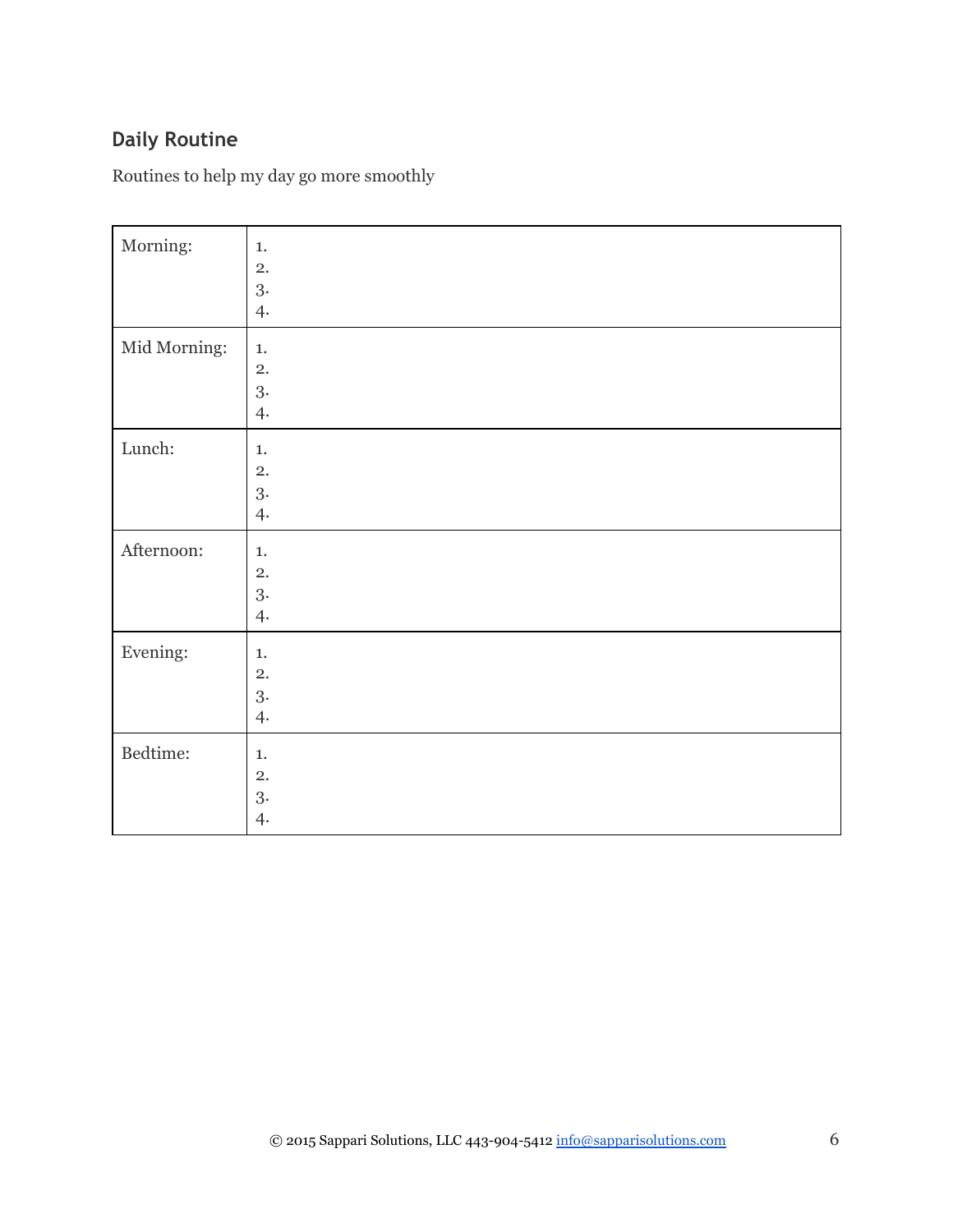## **Weekly Routine**

| $\operatorname{Monday}$                                                                                   |  |
|-----------------------------------------------------------------------------------------------------------|--|
|                                                                                                           |  |
|                                                                                                           |  |
|                                                                                                           |  |
| $\label{p:2} \text{Tuesday}$                                                                              |  |
|                                                                                                           |  |
|                                                                                                           |  |
|                                                                                                           |  |
| $\label{thm:weak} We dnesday$                                                                             |  |
|                                                                                                           |  |
|                                                                                                           |  |
|                                                                                                           |  |
| Thursday                                                                                                  |  |
|                                                                                                           |  |
|                                                                                                           |  |
|                                                                                                           |  |
| $\operatorname{Friday}$                                                                                   |  |
|                                                                                                           |  |
|                                                                                                           |  |
|                                                                                                           |  |
| Saturday                                                                                                  |  |
|                                                                                                           |  |
|                                                                                                           |  |
| $\operatorname*{Sunday}% \nolimits_{\mathbb{Z}}\left( \mathbb{Z}^{\Sigma\left( 1\right) }\right) ^{\ast}$ |  |
|                                                                                                           |  |
|                                                                                                           |  |
|                                                                                                           |  |
|                                                                                                           |  |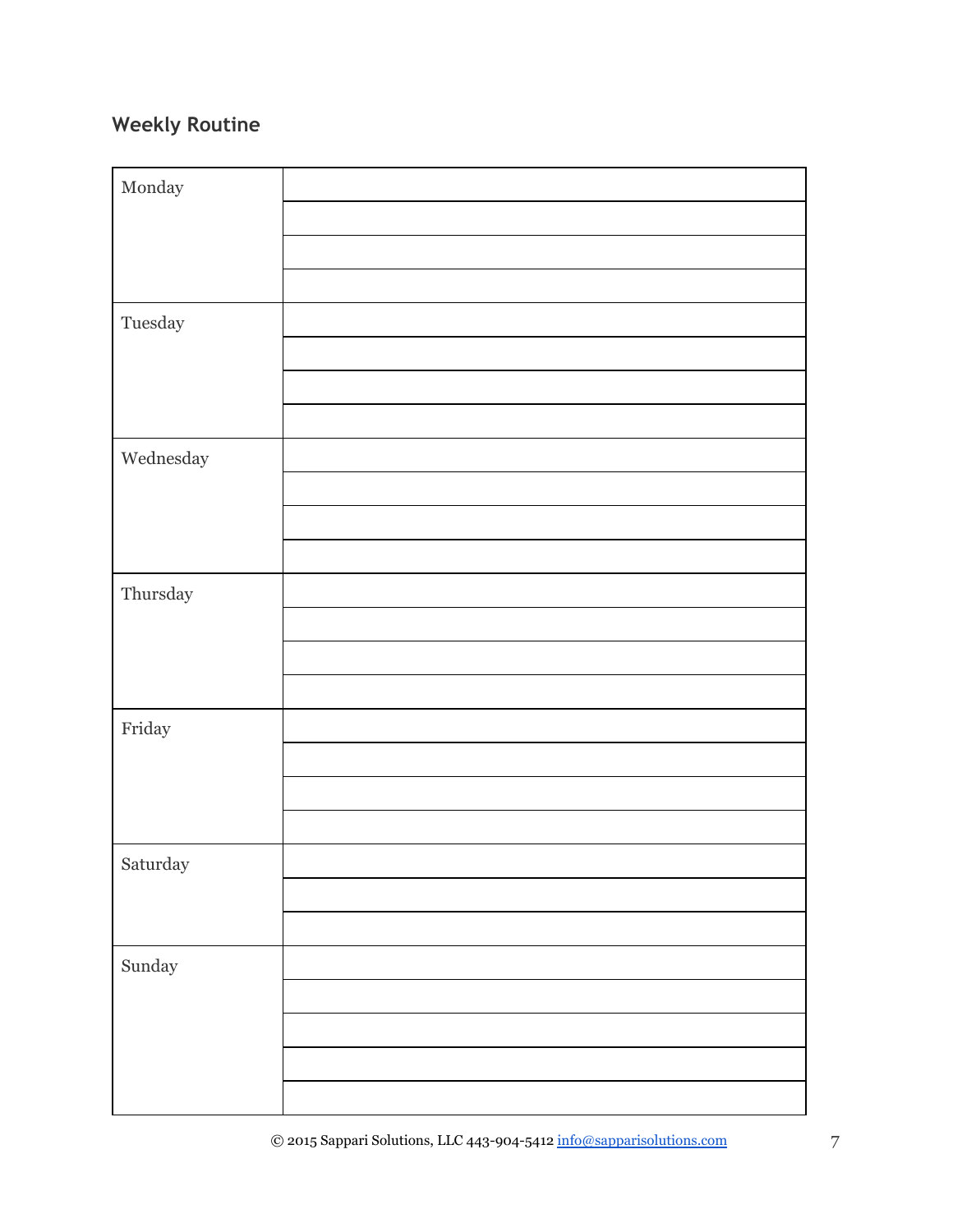#### **What's Hampering Your Habit?**

Are you getting in the way of forming a new habit that would make your life run more smoothly? Why do we put so much pressure on ourselves to change our lives quickly and drastically? I have found that small changes make a more dramatic difference. What is so great about small changes? They allow you to effect change incrementally, with lasting success.

#### **Are You Working On Your Habit Daily?**

If you are not working on forming a habit right now, then any effort in that direction is better than the ZERO effort you are putting forth now. Instead of saying "There's not enough time...", realize that any time put towards your project will ALWAYS be better than none. Remember that!

#### **Habit‐building is not a Punishment**

Is this you? You started working on forming a new habit: decluttering 15 minutes a day, exercising three times a week, eating more veggies... You started forming a habit and then were derailed. You were riding that train and things were going great. You did your decluttering sessions 5 days in a row and then... the weekend hit, or you got sick, or you had a crazy day, or you just could not fit it in. So the next day you gave up. You said, "See that never works. I try and do good things for myself and I just always fail!" Whoa! Where did that come from? Maybe you punished yourself in another way. You DOUBLED the work you needed to do today because you didn't do it yesterday. Although that idea seemed valiant at the time, you actually just ensured that you WOULD NOT do the task! "WAIT! I am being responsible, I'm making up for the lost time," you say. But what is really happening is that **you are punishing yourself for your lack of follow through and you are making the task overwhelming and unapproachable.** At some point, when you miss five days in a row of your habit, you suddenly have a hour and fifteen minutes of decluttering to do you and if it was hard to incorporate 15 minutes a day, an hour and fifteen minutes will never fit into your schedule. You might as well give up.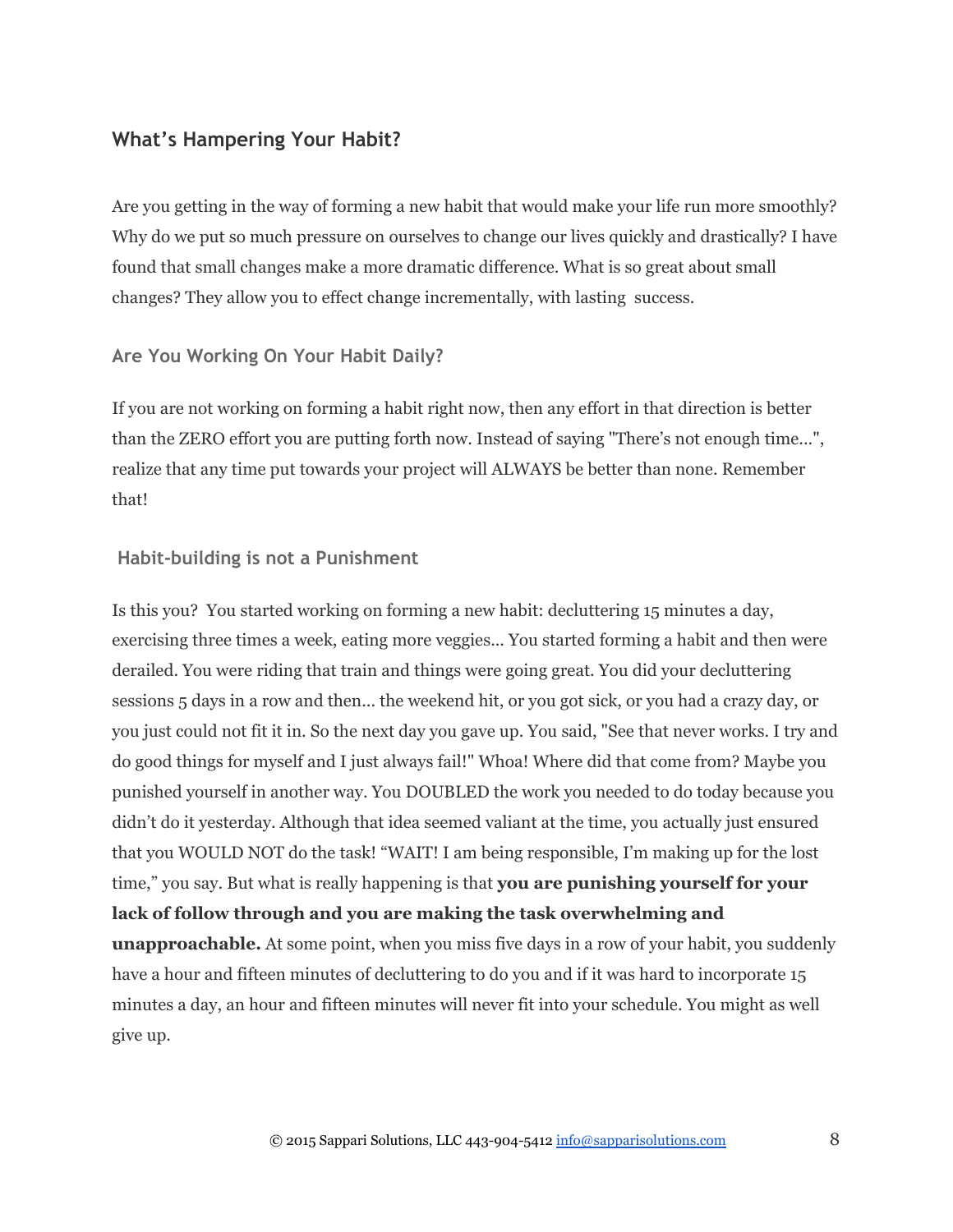#### **Get Back On The Train!**

The idea is that you need to keep moving forward. If you miss a day, you miss it. Move on. Start today and work on your task. Remember, doing something is better than nothing! Do you brush your teeth every day? If you are like most folks, you [brush your teeth](http://en.wikipedia.org/wiki/Toothbrush) twice a day. You probably don't think too much about it. You just do it in the morning and before bed. It is a habit. How did it get to be a habit? You did it, every day, for a long time. But, yesterday, you were sick. You did not get out of bed. You did not brush your teeth. You just slept. So today, did you brush your teeth? YES! You did! You didn't beat yourself up over missing yesterday. You didn't brush your teeth twice as much because you missed yesterday. You did not say, "I AM SUCH A FAILURE BECAUSE I DIDN'T BRUSH MY TEETH!" You just brushed your teeth and moved on.

#### **Don't Hamper Your Habit**

Whatever new habit you are working on, be positive. The change that you are looking forward to in your life is fantastic! That is why you are working on it. Do as much as you can. Pat yourself on the back. Do it again tomorrow. If you fall off of the train, just get back on and start again. Soon, just like brushing your teeth, your habit won't require any thought at all and you will be well on your way to that fabulous change you are looking for in your life.

#### **Productivity = Happiness**

by Nettie Owens, September 2012

How do you squeeze more from a day? And why would you want to? It is my theory that the more productive you are, the happier you will be. The idea is that if you are moving in the direction of where you want to be in life, consistently, you will be happier. Productivity is the measure of output for a given input. Increase your productivity with these three proven strategies and you will stay motivated, get more done and be happier.

In the realm of manufacturing and economics, productivity is measure of output/input. For instance if making a paperback book requires 1 tree then your measure of productivity is 1/1 or 1.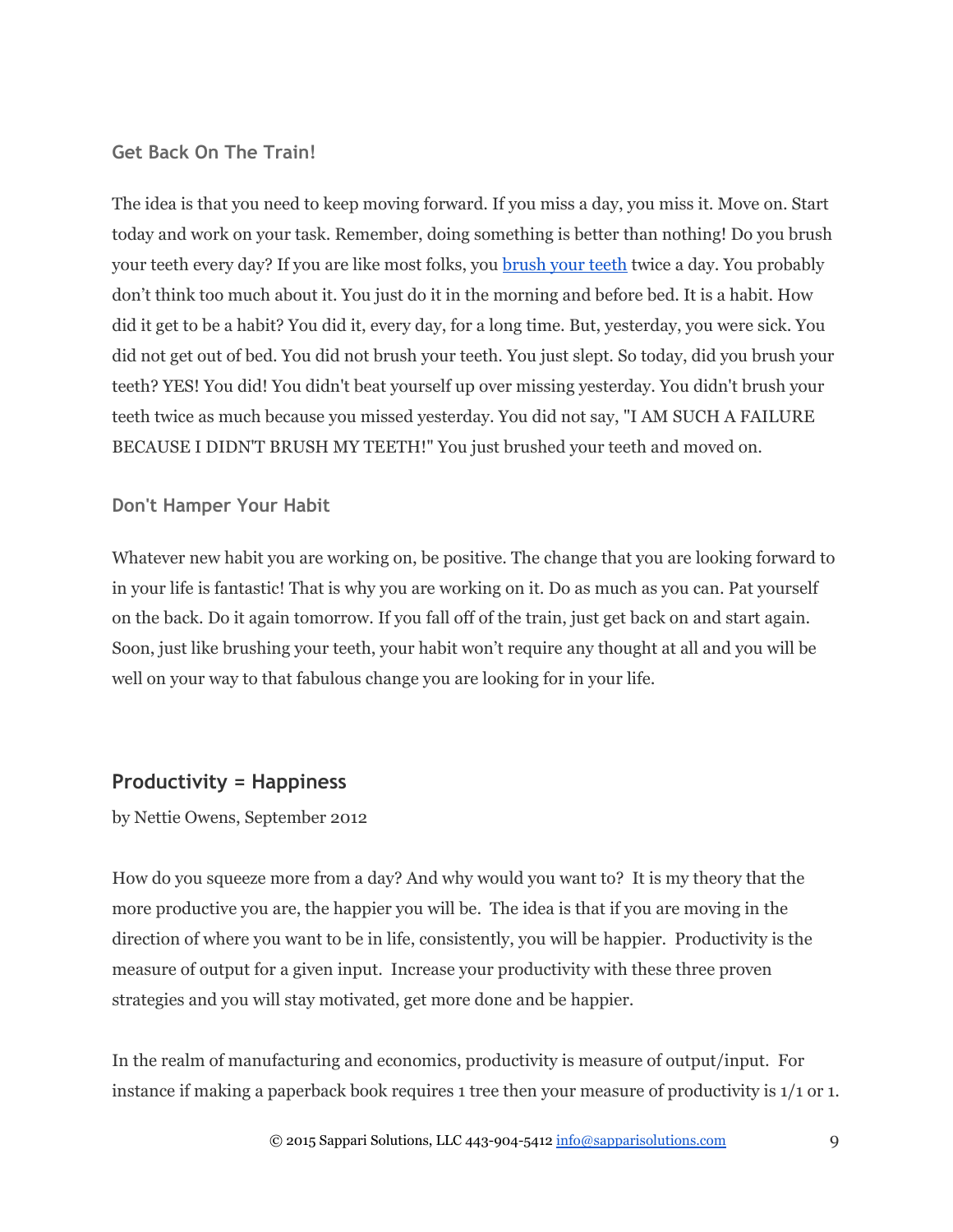if you can make the same book with only half of a tree the measure of productivity is 1/.5 or 2. In our lives, we can increase our productivity by doing more in less time, with less money or fewer physical resources. But, in a world where we already feel overwhelmed and busy how could we possibly do any more that we already do!

Strategy 1 – Set Goals. You have to review them and set new goals periodically as well. Review Module 5 on Goal Setting if you need a bit of a refresher.

Strategy 2 – Know how you spend your time. Often we are moving from task to task so quickly that we are being reactive instead of proactive. We feel constantly busy and our activities do not align with the priorities in our lives. Spend one week writing down EVERYTHING you do in 15-minute increments. Review this information after seven days. What are you doing with your time? Does your time reflect your life's priorities? Identify your top three priorities then assign a highlighter color to each. Highlight each activity on your completed daily calendars and see how you are doing. David Seah, designer of productivity stationary and blogger, has a effective tool titled, The Emergent Task Planner, available for free download on his sit[e](http://www.davidseah.com/) [www.DavidSeah.com](http://www.davidseah.com/) that will help in your time tracking process. You should have done this in Module 2, go back and check your notes, redo it now if things have changed.

Strategy 3 – Schedule your activities. Now that you know how you are spending your time and the goals you are working towards, it will be easier to create a plan for getting it all done. Take time every week to plan your week ahead considering all activities that involve you. Be sure to include healthy habits such as exercise, meals and sleep. Break down your large goals into tasks and put these on your calendar. Do not recreate your schedule from scratch every week. Look for trends and utilize 'block scheduling' to create routines for yourself. Every evening, review your day and pick three tasks to focus on the next day.

Still confused as to how being more productive will make you happier? Think of one dream or project that you have not completed. Why have you put it off? How does it make you feel? Think about how great you will feel if it is finished. Being more productive and working towards accomplishing that project captures that excited feeling on a daily basis because you are energized and accomplishing your dreams. Set goals, know your time and schedule your activities and you will be able to do more in less time.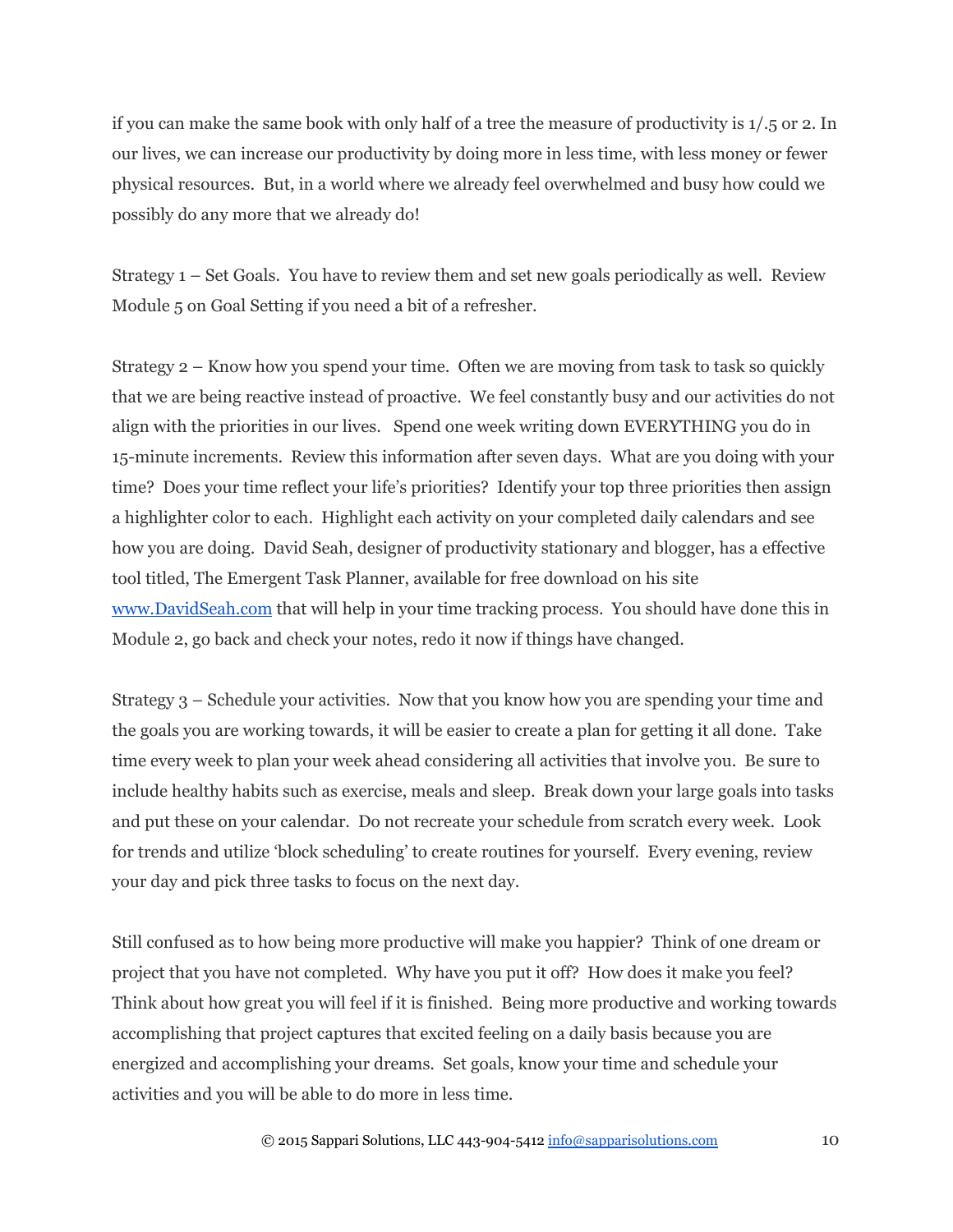## **Planning & Review**

Every day and every week you should be checking in with a bit of planning and review time. Daily Review should take no more than 15 minutes. In this time you will:

- 1. Identify what you accomplished in your day,
- 2. Note what appointments you have for the following day and
- 3. Select three tasks to focus on the following day.

Every week you should also complete a planning and review session. This period is a bit longer, possibly an hour. In this time you will:

- 1. Plan your schedule and identify upcoming appointments for yourself and for others that impact you.
- 2. Review the month ahead so that there are no surprises!
- 3. Update your to-do list. Remove items that are completed or no longer relevant and add new items
- 4. Review your goals. Just do a quick check in to see if you are on task. What is the next step you need to take?
	- a. Now is a good time to spot check yourself. It has not been that long. What did you set out to accomplish? What did you think as you started making progress? What slowed you down or interrupted your momentum? Can you get that issue in check and forge ahead?
	- b. Set a goal to try to do a little bit more of that task each day. Add 15 minutes a day to your routine and fold and put away the clothes in the dryer. Make that closet organizer that you bought in January earn it's keep. Enjoy the sight of a cleared counter and sink as you head off to bed. Really. A little time goes a long way and once the habit is a part of you, it will not even seem like an effort.
- 5. If you are doing this at home consider adding time to balance your checkbook and plan for meals. These two tasks alone go a long way toward financial peace and a workable schedule.

Remember, just taking 1 hour of time to plan can save 10 hours of work. That is a tremendous amount of time that could be freed to work on the things that are most important to you.